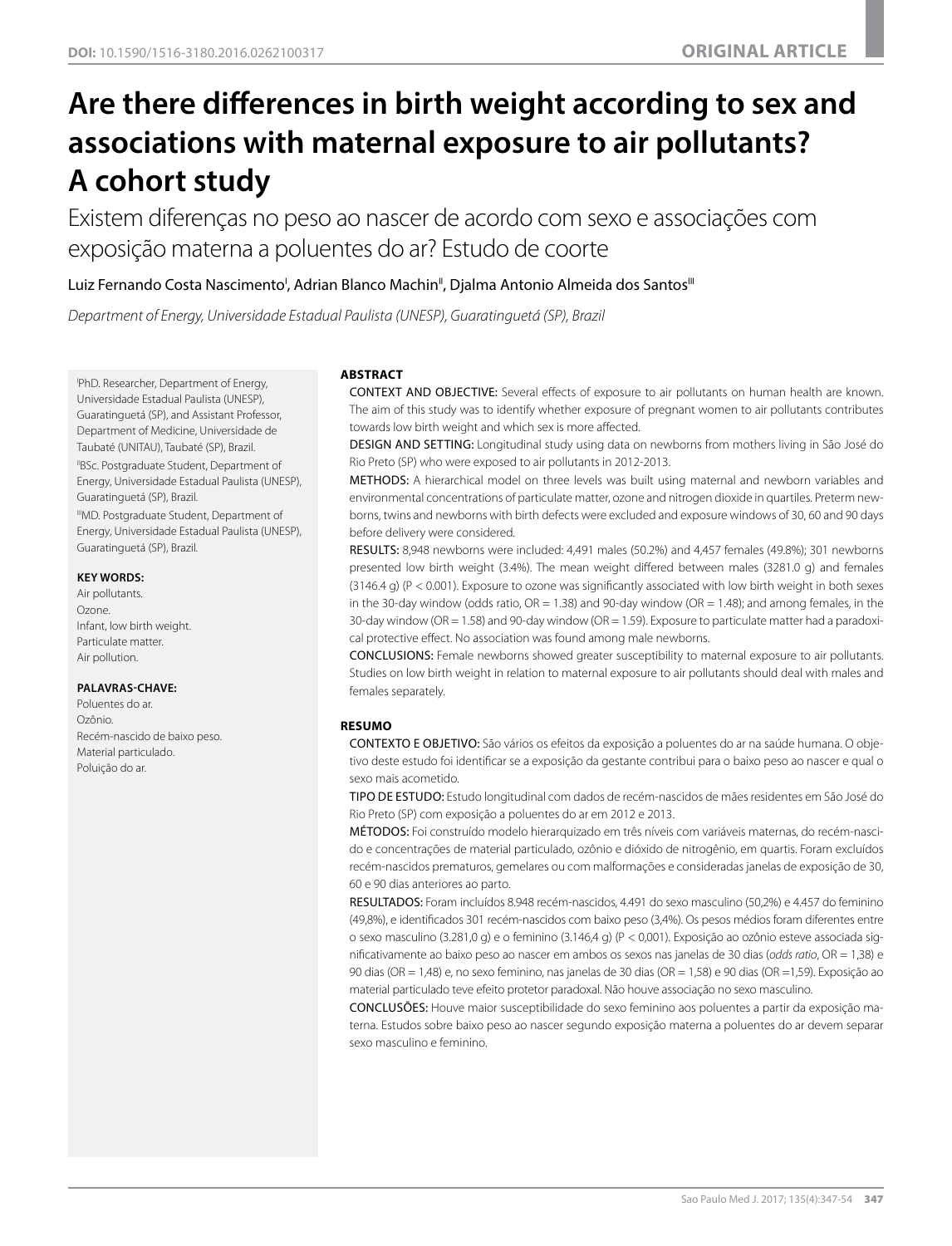#### **INTRODUCTION**

Low birth weight (LBW), defined as birth weight less than 2,500 g and as small for gestational age, is a manifestation of intrauterine growth restriction, and it is a predictor of morbidity and mortality in the first year of life. LBW may be caused by changes to placental blood flow, weight gain deficit during pregnancy and active and passive smoking involving pregnant women.<sup>1</sup> In addition to these factors, the mother's exposure to air pollutants has also been identified as associated with LBW. The pollutants that have been associated with this outcome include particulate matter,<sup>2-4</sup> sulfur dioxide,<sup>5-7</sup> carbon monoxide,<sup>3,4,8</sup> nitrogen dioxide<sup>3</sup> and ozone.4,6

Fetuses, in particular, are considered highly susceptible to a variety of pollutants because of their physiological immaturity. Moreover, patterns of exposure occurring in certain windows that are sensitive periods for development because of higher rates of both cell proliferations and metabolic changes may increase fetal susceptibility.<sup>9</sup>

Regarding these windows, it seems that the effect of exposure to air pollutants may be greatest during the last trimester of pregnancy. This effect would be similar to that of active or passive maternal smoking, i.e. it would influence birth weight. The explanation for this is that fetal weight gain is very sharp from the 28<sup>th</sup> week of pregnancy onwards and involves release of hormones such as corticotrophin-releasing hormone (CRH) and placental adrenocorticotropic hormone (ACTH).<sup>10,11</sup>

Gender differences have been identified, such as higher birth weight among males, greater lung maturity among females and increased risk of neonatal and child mortality and increased risk of preterm birth among males.12 Similarly, studies have been developed in an attempt to identify differences in the responses of males and females regarding the association between maternal exposure to air pollutants and low birth weight. Some studies has shown that males are more affected, while others have shown that females are more affected and yet others have not shown any association with the sex of the newborn.<sup>12-15</sup>

#### **OBJECTIVE**

The objective of this study was to identify possible differences in birth weight, according to sex, associated with maternal exposure to air pollutants in São José do Rio Preto (SP).

#### **METHODS**

This was a longitudinal study on live birth data carried out in São José do Rio Preto, covering the period from January 1, 2012, to December 31, 2013. The data were obtained from the Brazilian Live Births Information System (Sistema de Informações sobre Nascidos Vivos, SINASC).16 Newborns from pregnancies that lasted for 37 weeks or more were selected for this data set. Twin deliveries and those with any type of congenital anomalies were excluded.

São José do Rio Preto is located in the state of São Paulo at 20° 49' S and 49° 22' W, at a distance of about 440 km from the state capital and the average annual temperature is 23.6°. The population comprises around 430,000 inhabitants in a 430 km2 area. The municipality had an automobile fleet of just over 320,000 vehicles in 2012, and an urbanization rate of around 94.1%. It has 157 healthcare facilities. Its Human Development Index (HDI) is 0.79 and it is an important production center for sugar and alcohol.<sup>17</sup>

The mother and child variables included in this study were as follows: the mother's age (in years) was categorized as up to 19 years of age and above 34 years (at risk) or 20-34 years (non-risk); the number of children alive was categorized as none (non-risk) or one or more (at risk); the mother's marital status was categorized as living with partner or husband (non-risk) or living alone (at risk); the mother's education level was categorized as elementary education, i.e. up to 8 years of schooling (at risk), or beyond elementary level, i.e. 9 years of schooling or more (non-risk); the prenatal number of consultations was categorized as 0 to 6 (at risk) or 7 or more (non-risk); the newborn's sex (male or female); the newborn's weight (in grams) was categorized as LBW or normal weight (i.e. weighing greater than or equal to 2,500 g); and the type of delivery (vaginal or cesarean section).

The environmental variables comprised the average concentrations of particulate matter less than 10 μ of aerodynamic diameter (PM10); and nitrogen dioxide (NO<sub>2</sub>) and ozone (O<sub>3</sub>), quantified in μg/m3 . These were measured by the São Paulo state environmental agency (CETESB), at its location in the municipality. These concentrations were then transformed into mean exposures over 30, 60 and 90-day windows prior to the newborns' delivery.

Hierarchical unconditional logistic regression at three levels (distal, intermediate and proximal) was built to quantify the effect of pregnant women's exposure to air pollutants on the weight of their newborns, represented by the chance of having a newborn with low weight according to certain conditions.

The variables at the distal level (maternal age, parity, marital status and educational level) were analyzed in univariate analysis together with the birth weight, which was categorized as normal or LBW. If  $P < 0.10$ , the variables were kept for multivariable analysis and were then maintained at this level if P < 0.05.

Following this, we analyzed the variable at the intermediate level (prenatal number of consultations). The next step was to analyze this variable using the variables from the previous level that presented P < 0.05. The variable of prenatal number of consultations would be adjusted in accordance with the variables of the previous level. The hierarchical model was built with two levels, comprising the distal and intermediate variables.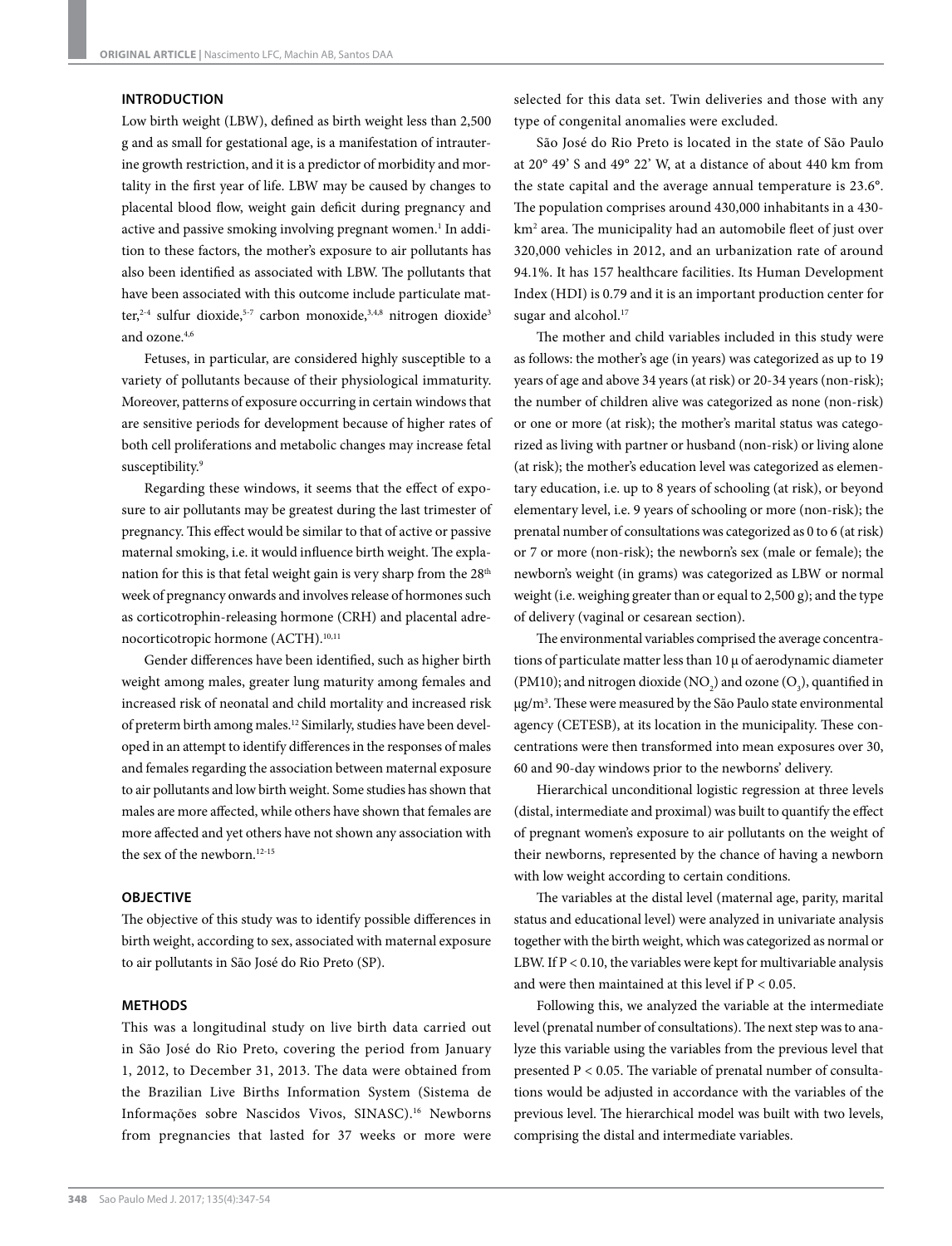Next, we analyzed the proximal variables, which consisted of the pollutant concentrations categorized as non-risk. If the concentration was in first quartile, it was considered to be a reference, while the other quartiles made up the at-risk group. The distal variables with P < 0.05 were kept at this level, as described above.

The analyses were performed considering both sexes and then only with males and, separately, only with females. These analyses were performed with pollutants categorized into quartiles and adjusted in accordance with the distal and intermediate level variables.

The statistical analysis was performed using the Statistical Package for the Social Sciences (SPSS), version 17. The significance level used was alpha = 5%.

This study was conducted using data available in a public access database without the possibility of identifying the subject. Thus, it was not submitted to a research ethics committee for approval.

#### **RESULTS**

The study included 8,948 infants, consisting of 4,491 males (50.2%) and 4,457 females (49.8%), born between January  $1<sup>st</sup>$ , 2012, and December 31 $^{\text{st}}$ , 2013. The mean birth weight was 3213.9 g (standard deviation,  $SD = 416.4$ , with a range from 870 g to 5420 g. There were 301 newborns with low birth weight (3.4%), according to the exclusion criteria, such as pregnancy to term, single pregnancy and no malformation. The average weights according to the newborn's sex were 3281.0 g (standard deviation,  $SD = 419.6$ ) for males and 3146.4 g (SD = 402.0) for females (P < 0.001).

The odds ratio (ORs) and respective 95% confidence intervals (95% CIs) of the independent variables according to low birth weight and normal weight among the newborns are shown in **Table 1**. It was found that there was a significantly higher chance of low birth weight among female newborns (OR = 1.39) and among the newborns of mothers without a partner ( $OR = 1.28$ ), mothers who made fewer prenatal care visits  $(OR = 2.45)$ , mothers whose educational level was lower ( $OR = 1.59$ ) and mothers who were under the age of 20 years and over the age of 34 years ( $OR = 1.29$ ).

The distribution of mean pollutant levels according to 30, 60 and 90-day windows before the newborns' delivery is shown in **Table 2**. The maximum values for these concentrations did not exceed the values that are considered acceptable according to state of São Paulo Decree-Law no. 59,113, of April 23, 2013.18

Maternal education level, maternal age and marital status were variables from the distal level with  $P \le 0.10$ . Maternal education level remained with P < 0.05 in the multivariate analysis, but marital status showed  $P = 0.07$ . However, because this was close to the significance level, this variable was retained due to its importance.

Inclusion of the intermediate-level variable (number of consultations), to be adjusted in accordance with the variables of the previous level, did not change its statistical significance. Thus, the hierarchical model contained two levels, comprising the

variables of marital status, maternal education level and number of consultations.

Following this, the variables of the proximal level were introduced, i.e. pollutant concentrations in the 30, 60 and 90-day windows prior to the newborns' delivery, in two classes: at-risk and non-risk. The pollutants were included in the analysis one by one according to the 30, 60 and 90-day windows. Multi-pollutant analyses were carried out on the pollutants that showed P < 0.10 in the previous step and these variables were retained if P < 0.05, after adjustment for the possible variables of the same proximal level and those of the distal and intermediate levels.

The ORs according to exposure to pollutants, for both sexes, are shown in **Table 3**. Exposure to ozone was associated with low birth weight in the 30 and 90-day windows before the newborns' delivery and exposure to particulate matter was shown, paradoxically, to be protective against exposure to low birth weight in the 90-day window prior to the newborns' delivery. Ozone exposure was associated with the 30-day window (OR = 1.39; 95% CI: 1.05 to 1.85) and with the 90-day window (OR = 1.49; 95% CI; 1.10 to 2.00); exposure to PM10 showed a protective effect in the 90-day window (OR = 0.69; 95% CI: 0.54 to 0.88). No association was found for the 60-day window, or in relation to  $NO_2$  exposure. In this step, the analysis was not adjusted for the variables of the previous levels.

Next, the ozone and particulate matter concentrations were adjusted for maternal educational level, marital status and number of consultations, for both sexes and separately for males

**Table 1.** Odds ratios (OR) with 95% confidence intervals (95% CI) and P-values of the maternal variables of age, education, marital status, number of prenatal consultations and delivery type and the newborns' sex, according to birth weight (low or normal). São José do Rio Preto, Brazil, 2012-2013

|                               | Low | <b>Normal</b> | OR (95% CI)         | P-value |
|-------------------------------|-----|---------------|---------------------|---------|
| Age                           |     |               |                     |         |
| 20-34 years                   | 208 | 6,421         | 1.00                | 0.045   |
| $\leq$ 19 and $>$ 34 years    | 93  | 2,226         | 1.29 (1.01-1.66)    |         |
| <b>Marital status</b>         |     |               |                     |         |
| Married                       | 125 | 4,147         | 1.00                | 0.04    |
| Single                        | 173 | 4,470         | $1.28(1.02 - 1.62)$ |         |
| Schooling                     |     |               |                     |         |
| $\leq 8$ years                | 253 | 7,728         | 1.59 (1.15-2.18)    | < 0.01  |
| $> 8$ years                   | 47  | 905           | 1.00                |         |
| <b>Prenatal consultations</b> |     |               |                     |         |
| $0 - 6$                       | 221 | 7,528         | 2.45 (1.88-3.19)    | < 0.01  |
| $\geq 7$                      | 79  | 1,098         | 1.00                |         |
| Gender                        |     |               |                     |         |
| Male                          | 127 | 4,364         | 1.00                | < 0.01  |
| Female                        | 174 | 4,283         | 1.39 (1.11-1.76)    |         |
| Delivery type                 |     |               |                     |         |
| Vaginal                       | 56  | 1,195         | 1.00                | 0.02    |
| Cesarean                      | 245 | 7,452         | 1.42 (1.06-1.92)    |         |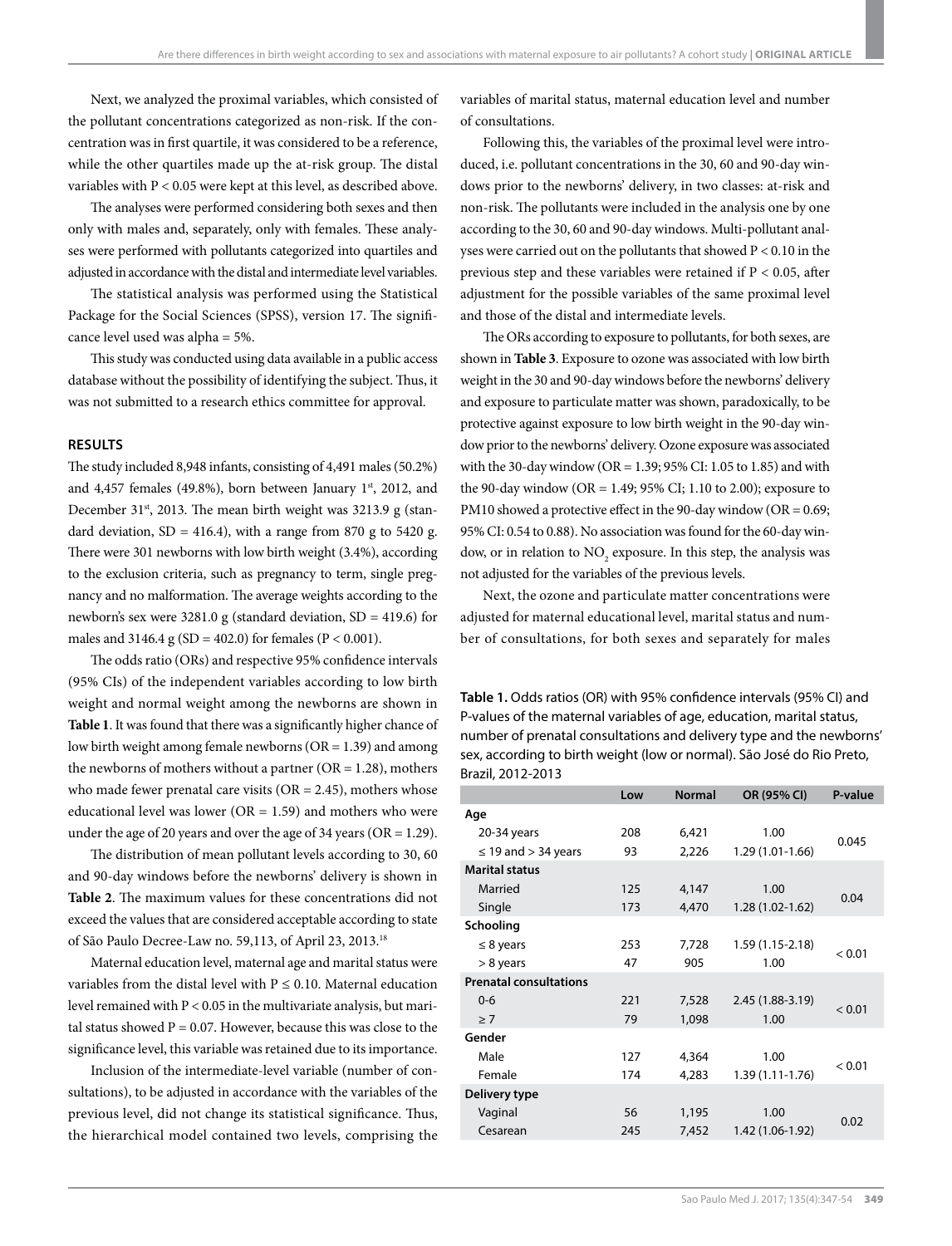and for females. It could be seen that there was no significant association for males in any exposure window. For both sexes, there were significant associations between exposure to ozone and LBW in the 30-day window and 90-day window. Significant exposures for females occurred in the 30-day window and the 90-day window. Maternal exposure to PM10 had a paradoxical protective effect when the analysis did not consider gender distinction (**Table 4**).

In the 30-day windows, without distinction between the sexes, maternal exposure to ozone increased the risk of low birth weight from 6.6% to 8.8%; regarding females, the risk increased from 8.2% to 12.3%.

**Table 5** shows the odds ratios obtained from multipollutant analysis on maternal exposure and LBW. For both sexes and for female newborns, exposure to PM10 had a paradoxical protective effect; on the other hand, maternal exposure to ozone had a

significant correlation for female newborns in 90 days window and for both sexes. In this window, maternal exposure to ozone increased the risk of low birth weight from 7.7% to 11.0% without distinction between the sexes; for females, the risk increased from 10.0% to 15.1%.

#### **DISCUSSION**

This was, to the best of our knowledge, the first Brazilian study on the effect of maternal exposure to air pollution during pregnancy and low birth weight, categorized according to the newborns' sex. Maternal exposure to ozone in the 30 and 90-day windows prior to birth was seen to be associated with low birth weight, and this association was only with female newborns.

The prevalence of low birth weight in this study was 3.4%, which was lower than the prevalences found for Brazil (8.3%) and the state of São Paulo (9.2%) over this period. However, it is

**Table 2.** Mean concentrations of the pollutants NO<sub>2</sub>. PM10 and ozone (in μg/m<sup>3</sup>) with standard deviations (SD), minimum values (Min), maximum values (Max) and percentiles 25 (P25), 50 (P50) and 75 (P75), during the 30, 60 and 90-day windows prior to the newborns' delivery. São José do Rio Preto, Brazil, 2012-2013

|                 | Mean (SD)     | Min-Max     | P <sub>25</sub> | <b>P50</b> | <b>P75</b> |
|-----------------|---------------|-------------|-----------------|------------|------------|
| 30-day window   |               |             |                 |            |            |
| NO,             | 48.04 (9.36)  | 30.87-70.13 | 40.88           | 46.16      | 55.16      |
| <b>PM10</b>     | 44.31 (14.37) | 21.68-85.45 | 33.82           | 42.90      | 54.13      |
| Ozone           | 54.81 (6.13)  | 37.87-70.97 | 52.97           | 53.99      | 58.48      |
| 60-day window   |               |             |                 |            |            |
| NO <sub>2</sub> | 48.92 (10.10) | 33.84-65.96 | 40.19           | 47.32      | 52.87      |
| <b>PM10</b>     | 44.68 (13.80) | 19.81-75.00 | 34.94           | 45.62      | 54.52      |
| Ozone           | 56.05 (5.72)  | 42.84-79.79 | 52.87           | 52.22      | 58.18      |
| 90-day window   |               |             |                 |            |            |
| NO <sub>2</sub> | 49.22 (10.62) | 31.57-69.04 | 39.97           | 48.18      | 58.78      |
| <b>PM10</b>     | 44.30 (13.69) | 17.78-65.66 | 33.47           | 47.19      | 53.74      |
| Ozone           | 57.86 (7.25)  | 46.53-81.98 | 52.36           | 56.72      | 60.48      |

**Table 3.** Odds ratios (OR) and 95% confidence intervals (95% CI) for presence (1) and absence (0) of low birth weight (LBW), according to concentrations of the pollutants ozone, particulate matter (PM10) and nitrogen dioxide (NO<sub>2</sub>), during the 30, 60 and 90-day windows prior to the newborns' delivery, without adjustment and without distinction between the sexes. São José do Rio Preto Brazil - 2012-2013

|             | <b>LBW</b> | 30 days                     | 60 days                                  | 90 days               |
|-------------|------------|-----------------------------|------------------------------------------|-----------------------|
| Ozone       | 0          | 1.00                        | 1.00                                     | 1.00                  |
|             | 1          |                             | $1.39(1.05-1.85)^*$ 1.19 $(0.91-1.55)^+$ | $1.49(1.10-2.00)*$    |
| <b>PM10</b> | $\Omega$   | 1.00                        | 1.00                                     | 1.00                  |
|             | 1          | $0.84(0.65-1.08)^{\dagger}$ | $0.87(0.67 - 1.13)^{+}$                  | $0.69(0.54-0.88)$ *   |
| NO,         | 0          | 1.00                        | 1.00                                     | 1.00                  |
|             | 1          | $1.06(0.81 - 1.38)^+$       | $0.94(0.72 - 1.22)^{+}$                  | $0.85(0.66 - 1.10)^+$ |

\*P < 0.05; † P > 0.10.

**Table 4.** Odds ratios (OR) with 95% confidence intervals (95% CI) for presence (1) and absence (0) of low birth weight (LBW), according to ozone and PM10 exposure, singly, adjusted for marital status, maternal schooling and number of consultations during the 30 and 90-day windows, for both sexes and separately for males and females. São José do Rio Preto (SP), Brazil, 2012-2013

|                  | <b>LBW</b> | Both sexes <sup>*</sup>      | <b>Males</b>        | <b>Females</b>          |
|------------------|------------|------------------------------|---------------------|-------------------------|
| Ozone,           | 0          | 1.00                         | 1.00                | 1.00                    |
| 30 days          |            | $1.38(1.03 - 1.84)^+$        | 1.17 (0.76-1.79)    | $1.58(1.06 - 2.34)^+$   |
| Ozone,           | 0          | 1.00                         | 1.00                | 1.00                    |
| 90 days          | 1          | 1.48 1.10-2.00) <sup>+</sup> | $1.35(0.86 - 2.11)$ | $1.59(1.06 - 2.40)^{*}$ |
| PM10,<br>90 days | 0          | 1.00                         | 1.00                | 1.00                    |
|                  |            | $0.72(0.56-0.92)^{*}$        | $0.70(0.48-1.02)$   | $0.72(0.52 - 1.00)$     |

\*Without distinction between the sexes;  $^{\dagger}P = 0.03$ ;  $^{\dagger}P = 0.02$ .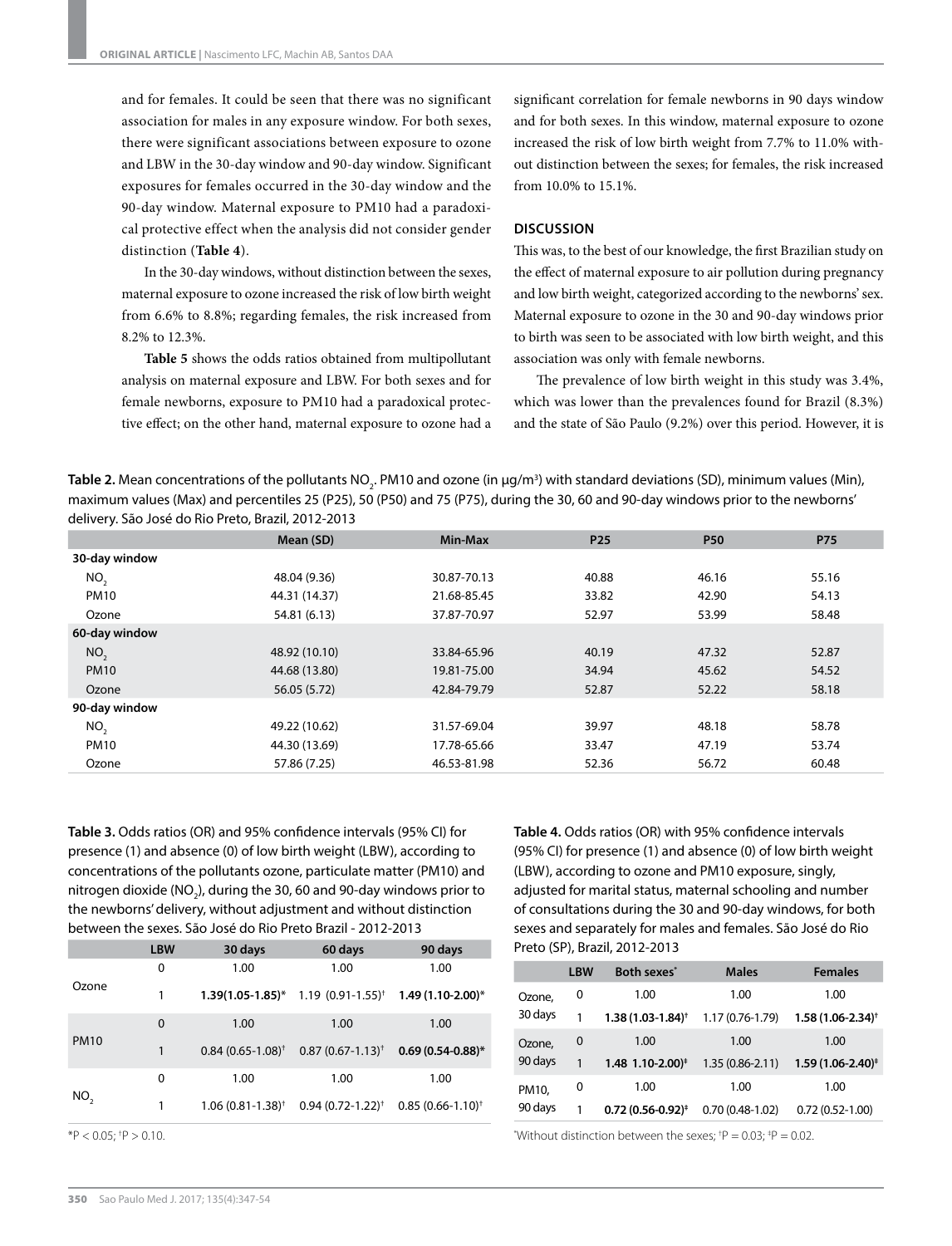**Table 5.** Odds ratios (OR) with 95% confidence intervals (95% CI) for presence (1) and absence (0) of low birth weight (LBW), according to particulate matter (PM10) and ozone exposure, adjusted for marital status, maternal schooling and number of consultations during the 90-day windows, for both sexes and separately for males and females. São José do Rio Preto (SP), Brazil, 2012-2013

|         | <b>LBW</b> | Both sexes <sup>*</sup>                       | <b>Males</b> | <b>Females</b>              |
|---------|------------|-----------------------------------------------|--------------|-----------------------------|
| Ozone,  | 0          | 1.00                                          | 1.00         | 1.00                        |
| 90 days |            | $1.50(1.11-2.02)^{\ddagger}$ 1.36 (0.86-2.13) |              | $1.61(1.07 - 2.42)^+$       |
| PM10,   | 0          | 1.00                                          | 1.00         | 1.00                        |
| 90 days |            | $0.72(0.56-0.91)^+$ 0.70 (0.48-1.01)          |              | $0.72(0.51-0.99)^{\dagger}$ |
|         |            |                                               |              |                             |

"Without distinction between the sexes;  $P = 0.03$ ;  $P = 0.02$ .

necessary to consider the exclusion factors that must have contributed to these results.16

The newborns with low birth weight in this study were significantly associated with lower and higher maternal ages<sup>20</sup> ( $\leq$  19 years and > 34 years), mothers living without a partner (single or separated), lower education level, fewer than seven prenatal visits and female sex. These findings coincide with those found by Haidar et al.<sup>19</sup>

The daily means for PM10,  $\rm NO_2$  and ozone exposures in the 30, 60 and 90-day windows before the newborns' delivery did not exceed the limits deemed to be acceptable through a state decree that established new air quality standards for the state of São Paulo, based on the guidelines established by WHO.<sup>18</sup> These values for ozone were lower than those found in São José dos Campos (67.8 μg/m<sup>3</sup>),<sup>6</sup> but higher than those found in Rio de Janeiro (44.5 μg/ m3 ).20 For PM10, the values in São José do Rio Preto were higher than in São José dos Campos (35.2 μg/m<sup>3</sup>),<sup>6</sup> and lower than in Rio de Janeiro (59 μg/m<sup>3</sup>).<sup>20</sup>

Bobak<sup>7</sup> found an association with exposure to  $\mathrm{SO}_2$  when this occurred in the third trimester of pregnancy, with OR = 1.27 for an increase of 50 μg/m<sup>3</sup> when concentrations were of the order of 32 μg/m3 at the study site. Likewise, exposure to total suspended particles (TSP), which are particles of liquid or solid material suspended in the air in the shape of dust, mist or aerosol of less than 50 microns in diameter (which includes PM10), was significant during the first trimester of pregnancy, with  $OR = 1.18$  for an increase of 50  $\mu$ g/m<sup>3</sup> in the concentration of this pollutant, for which the mean value was 72  $\mu$ g/m<sup>3</sup>. These pollutants had not been quantified in São José do Rio Preto. PM10 showed paradoxical protective behavior in relation to exposure over the 90-day window before the newborns' delivery, for both sexes and for males, with OR = 0.50 (95% CI: 0.29 to 0.86) and OR = 0.40 (95% CI: 0.16 to 0.98), respectively.

Medeiros and Gouveia<sup>3</sup> identified an association between exposure to CO, PM10 and  $\mathrm{NO}_2$  in the first trimester of pregnancy and LBW. In our study, it was not possible to find this association, possibly because the PM10 and NO<sub>2</sub> concentrations were lower than those found in São Paulo, at the time of our study. In Rio de Janeiro too, no associations were identified between exposure to PM10, CO and  $NO_2$  and LBW, even with PM10 and  $NO_2$  concentrations higher than those found in São José do Rio Preto.<sup>20</sup>

In São José dos Campos (SP), a city in southeastern Brazil, maternal exposure to  $\mathrm{SO}_2$  and ozone, over the 90 days before the newborns' delivery was associated with LBW. The average concentrations were of the order of 6  $\mu$ g/m<sup>3</sup> for SO<sub>2</sub> and 66  $\mu$ g/m<sup>3</sup> for ozone, and these mean concentrations of ozone were similar to those found in São José do Rio Preto.<sup>6</sup> In a review, Maisonet et al. cited that exposure to SO<sub>2</sub> was associated with LBW, but this pollutant is not monitored in São José do Rio Preto. On the other hand,  $\rm NO_{2}$  levels were not significantly associated with LBW either in the study by Maisonet et al. or in São José do Rio Preto.<sup>21</sup> In another review, Sram et al.<sup>9</sup> reported that exposure to  $\text{SO}_2$  was significant, including exposure in the last trimester of pregnancy and that exposure to  $\mathrm{NO}_2$  was only sometimes associated with LBW. Exposure to ozone was not associated with LBW or with intrauterine growth restriction in that review.

Liu et al. also did not find that exposure to ozone and  $NO<sub>2</sub>$ was associated with LBW, either in the first or in the last month of pregnancy, after adjustment for maternal age, parity, newborn sex, gestational age and birth season, in a study carried out in Vancouver, Canada.<sup>22</sup> The mean concentrations of these pollutants were of the order of 60 and 70  $\mu$ g/m<sup>3</sup> for ozone and NO<sub>2</sub> respectively, and these values were not very different from those found in São José do Rio Preto.

On the other hand, a study carried out in southern California, a region with great variability of concentrations of air pollutants, showed that exposure to ozone had a significant deleterious role in relation to birth weight when this exposure occurred during the last trimester of pregnancy. Analysis on the pollutants individually showed a reduction of 37 g in birthweight secondary to the exposure to 70  $\mu$ g/m<sup>3</sup>. When associated with PM10, an increase in ozone concentration of the order of 35  $\mu$ g/m<sup>3</sup> implied a significant reduction of 32 g in the newborns' weight. This increase of 35 μg/ m3 was associated with a decrease of 37 g in birth weight when the pollutants CO and  ${\rm NO}_2$  were included in the model. Exposure to PM10 and  $\mathrm{NO}_2$  in the third trimester was not associated with decreased weight among the infants.<sup>4</sup>

In a study conducted in Nova Scotia, Canada, where the average concentrations of ozone and PM10 were 45 μg/m<sup>3</sup> and 17 μg/m<sup>3</sup> respectively, it was not possible to identify any significant association between exposure to these pollutants in the third trimester of pregnancy and low birth weight. Exposure to PM10 in the first trimester of pregnancy was associated with low birth weight. The authors proposed a hypothesis of abnormal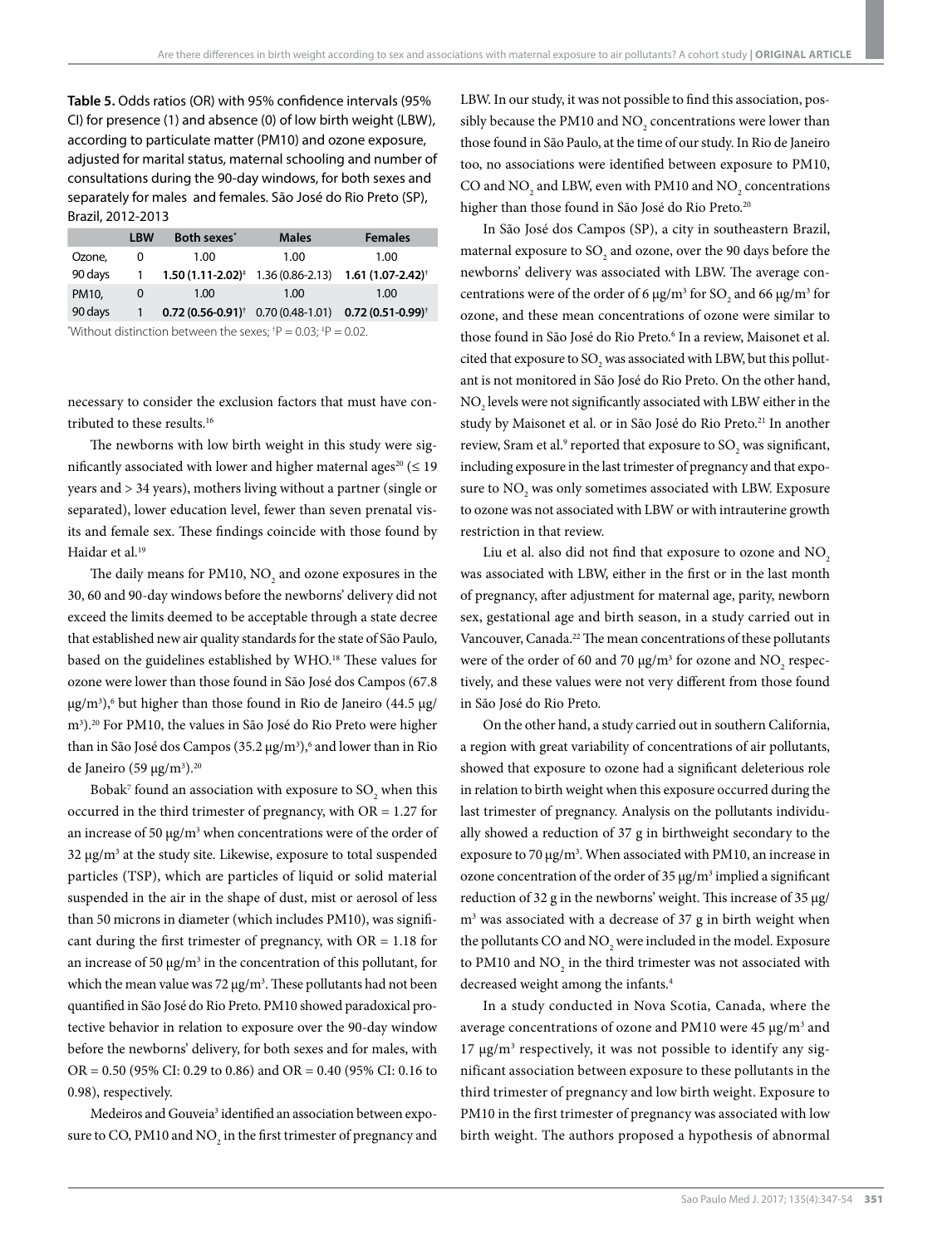placental development and increased blood viscosity, due to an inflammatory response or the action of polycyclic aromatic hydrocarbons.23 Compared with our findings, the average concentrations found in Canada were lower than those found in São José do Rio Preto.

In the present study, without adjustment for other variables and without stratifying according to sex, ozone exposure was significant when it occurred in the 30 and 90-day windows before the newborns' delivery. The chance of LBW was more evident with concentrations greater than 53  $\mu$ g/m<sup>3</sup>. Exposure to ozone was shown to be a significant risk factor in the study by Salam et al.,4 with OR = 1.41, and in São José dos Campos  $(OR = 1.26)$ .<sup>6</sup> However, there was no association in other studies.8,19 In São José do Rio Preto, an association with ozone exposure was identified only among females.

We also observed that maternal exposure to PM10 showed paradoxical behavior over the 90-day period before birth, in that this exposure was reflected as a protective factor, with  $OR = 0.72$ for both sexes and also for females. These values diverge from those found in other studies,<sup>3,4,6</sup> even with similar concentrations. Our study considered homogeneous concentrations quantified at fixed monitoring stations. However, the distance from homes to roads with heavy traffic, distance-weighted traffic density (DWTD) and land use regression levels of particulate matter (LUR-PM10) were not considered as in the study by Habermann and Gouveia.<sup>24</sup> These authors found that LBW was associated with DWTD and LUR-PM10 in the highest quartiles of exposure, with a significant linear trend of decrease in risk. We found that high maternal socioeconomic status, as assessed through higher educational level, had a protective effect against low birth weight. On the other hand, living in areas of higher vehicular traffic might not in fact give rise to greater expose to air pollution and the protection against LBW arising from better socioeconomic status might also be stronger than the effect of exposure to air pollution. This exposure may not have been sufficient to increase the risk of LBW for these mothers. Regarding particulate matter constituents, Basu et al.25 found that the largest reductions in birth weight were associated with exposure to vanadium, sulfur, sulfate, iron, elemental carbon, titanium, manganese, bromine, ammonium, zinc and copper, which were present as particulate matter constituents and were associated with increased risk of term LBW. In the stratified analysis according to sex, there were no differences.

No association between exposure to  $\mathrm{NO}_2$  and LBW was found in our study. Our findings are consistent with those of some other studies,<sup>1-3</sup> but are the opposite of those reported by Bell et al., who found that there was a decrease in weight of 9 g for each 10  $\mu$ g/m<sup>3</sup> increase in  $NO_2$  concentration.<sup>15</sup>

A significant association ( $P < 0.05$ ) between exposure to ozone and LBW was identified in both the 30 and the 90-day windows before the newborns' delivery. This analysis on ozone was adjusted for the variables of the previous levels (maternal education, marital status and prenatal number of consultations), considering both sexes and females separately. With inclusion of PM10 concentrations, exposure to ozone during the 90-day window was significant, considering both sexes and females separately.

Exposure to PM10 showed paradoxical protective behavior for both sexes, over the 30-day and 90-day windows before the newborns' delivery. Salam et al. found that there was no significant association regarding exposure to PM10 during the last trimester of pregnancy. The mean concentrations found by these authors were similar to those in São José Rio Preto. The behavior of exposure to PM10 may have been an adjustment outcome for this pollutant when analyzed with ozone, or it may have been due to the composition and amount of material adsorbed on the particle, which depends on the study site.<sup>4</sup>

In the analysis according to the newborns' sex, there was no significant association between maternal exposure to ozone and PM10 and low birth weight among males in any of the windows (30, 60 and 90 days) before delivery. For PM10, there was paradoxical behavior regarding exposure over the 30 and 90-day windows before delivery. For females, an association between maternal exposure and LBW was evident over the 30 and 90-day windows. The effect was larger over the 90-day window, in the second quartile (OR = 2.97). An association between ozone exposure and LBW had already been observed in São José dos Campos, Brazil,<sup>6</sup> but not in other Brazilian studies. Regarding the effect among females, few studies have analyzed ozone and LBW and these either did not discriminate according to sex or the results were inconclusive.15,26 In a study conducted in Poland, a larger LBW effect was found among male newborns, but the pollutant analyzed was PM2.5.13 An association with exposure to ozone in the third trimester was identified by Ha et al. in Seoul (OR = 1.09; 95% CI: 1.04 to 1.14) when analyzed separately, but without any statistical significance in relation to other pollutants.<sup>27</sup>

The mechanisms that can lead to LBW because of ozone exposure are still unclear. In animals, particularly in pregnant rats, this effect can be modulated by inflammatory mediators, which make these animals more susceptible to acute lung inflammation because of impairment of the respiratory epithelial lining fluid. Since pregnant women have higher alveolar ventilation than nonpregnant women, the exposure level during pregnancy is likely to be higher, and similar inflammatory responses could be more pronounced in pregnant women. Moreover, inflammation due to ozone can result in release of products such as those associated with lipid peroxidation and circulating inflammatory cytokines. This may impair circulation and placental function and affect fetal growth.4 In healthy human volunteers exposed to ozone, effects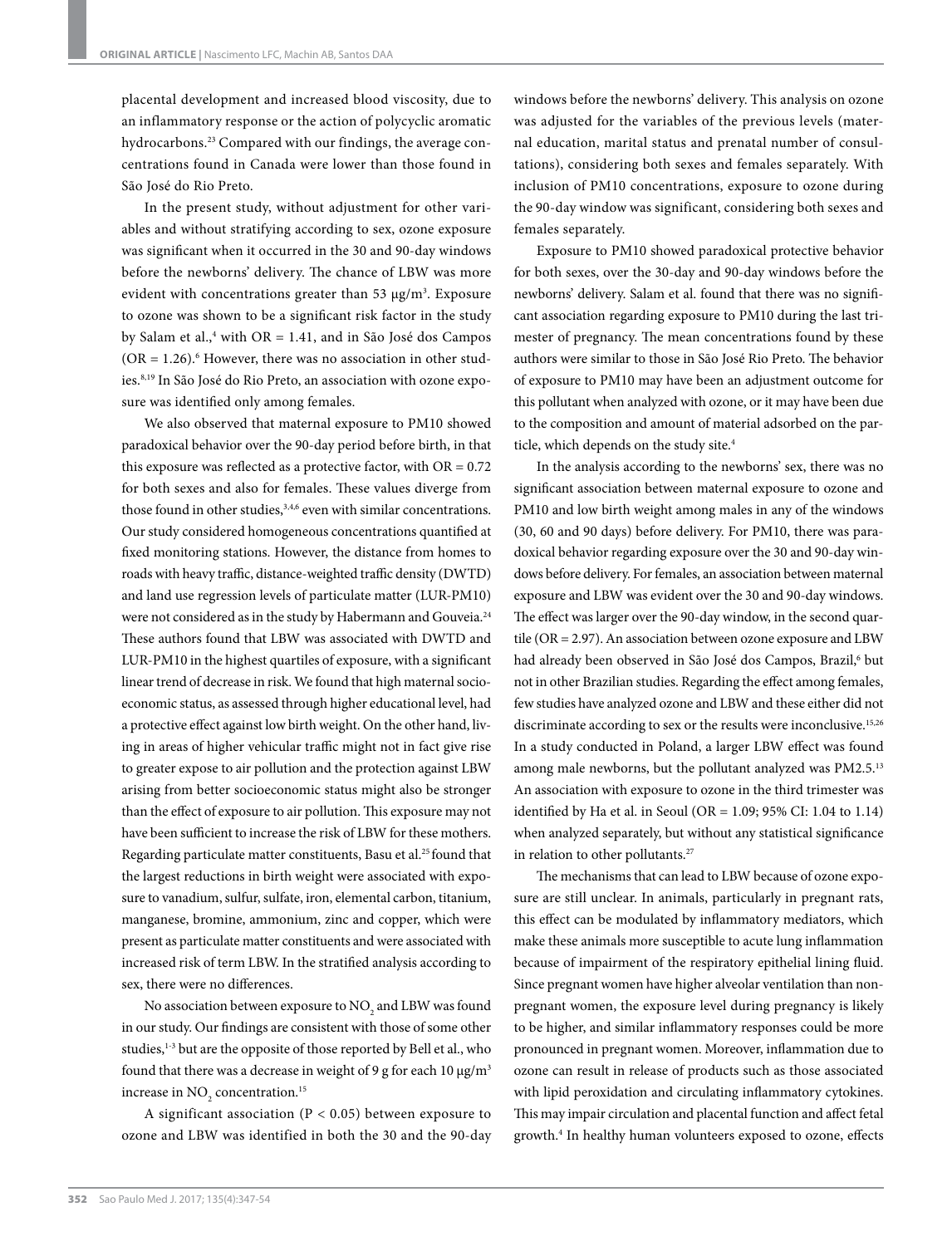were observed on biological markers, such as increased peripheral neutrophil levels and decreased ascorbic acid levels, upon exposure to 200 ppb (approximately  $400 \mu g/m^3$ ) of ozone for two hours. In an extensive review, Ghosh et al. stated that there was strong evidence that females were at higher risk of LBW with adjusted odds ratios ranging from 1.07 to 1.62. In addition, there was some evidence to suggest that the effects of air pollution on LBW may be differential according to sex. However, they did not cite any possible mechanisms.<sup>12</sup>

Our study may have some limitations, such as: the concentrations of pollutants were taken to be homogeneous throughout the city and it was assumed that pregnant women were exposed to these concentrations in a similar way; no information was obtained on diseases during pregnancy that might have affect the newborns' weight, such as smoking during this pregnancy, because the data source (SINASC), does not include this information; and, in addition, there was no information about the weight gain of the pregnant women. A further limitation may have arisen from the pregnant women's address information, because it is possible that the mother's residential address information and the length of time at this address (which would represent the length of time for which the mother was exposed to the pollutant concentrations studied) may not have corresponded to the reality. This study did not establish the cause between the exposure and outcome, but pointed towards possible associations.

Despite these limitations, the strength of this study is that, while pointing out the risks of exposure to air pollutants in the genesis of low birth weight, it identifies female newborns as more susceptible to impairment of birth weight, because of maternal exposure to ozone. This analysis suggests that in studies on the exposure of pregnant women to air pollutants, from which the outcome is low birth weight, it is necessary to separate the analysis between male and female newborns. Measures to reduce the concentration of pollutants in the air, particularly ozone, may reduce the prevalence of infants with low birth weight, thus reducing the risk of neonatal and infant mortality.

#### **CONCLUSION**

Female newborns showed greater susceptibility to maternal exposure to air pollutants. Studies on low birth weight in relation to maternal exposure to air pollutants should deal with males and females separately.

### **REFERENCES**

- 1. Malmqvist E, Rignell-Hydbom A, Tinnerberg H, et al. Maternal exposure to air pollution and birth outcomes. Environ Health Perspect. 2011;119(4):553-8.
- 2. Romão R, Pereira LAA, Saldiva PHN, et al. Relação entre baixo peso ao nascer e exposição ao material particulado inalável [The relationship

between low birth weight and exposure to inhalable particulate matter]. Cad Saúde Pública. 2013;29(6):1101-8.

- 3. Medeiros A, Gouveia N. Relação entre baixo peso ao nascer e a poluição do ar no município de São Paulo [Relationship between low birthweight and air pollution in the city of Sao Paulo, Brazil]. Rev Saúde Pública. 2005;39(6):965-72.
- 4. Salam MT, Millstein J, Li YF, et al. Birth outcomes and prenatal exposure to ozone, carbon monoxide, and particulate matter: results from the Children's Health Study. Environ Health Perspect. 2005;113(11):1638-44.
- 5. Maisonet M, Bush TJ, Correa A, Jaakkola JJ. Relation between ambient air pollution and low birth weight in the Northeastern United States. Environ Health Perspect. 2001;109 Suppl 3:351-6.
- 6. Nascimento LFC, Moreira DA. Os poluentes ambientais são fatores de risco para o baixo peso ao nascer? [Are environmental pollutants risk factors for low birth weight?] Cad Saúde Pública. 2009;25(8):1791-6.
- 7. Bobak M. Outdoor air pollution, low birth weight, and prematurity. Environ Health Prospect. 2000;108(2):173-6.
- 8. Ritz B, Yu F. The effect of ambient carbon monoxide on low birth weight among children born in southern California between 1989 and 1993. Environ Health Perspect. 1999;107(1):17-25.
- 9. Srám RJ, Binková B, Dejmek J, Bobak M. Ambient air pollution and pregnancy outcomes: a review of the literature. Environ Health Perspect. 2005;113(4):375-82.
- 10. Linton EA, Perkins AV, Woods RJ, et al. Corticotropin releasing hormonebinding protein (CRH-BP): plasma levels decrease during the third trimester of normal human pregnancy. J Clin Endocrinol Metab. 1993;76(1):260-2.
- 11. Perkins AV, Linton EA, Eben F, et al. Corticotrophin-releasing hormone and corticotrophin-releasing hormone binding protein in normal and pre-eclamptic human pregnancies. Br J Obstet Gynaecol. 1995;102(2):118-22.
- 12. Ghosh R, Rankin J, Pless-Mulloli T, Glinianaia S. Does the effect of air pollution on pregnancy outcomes differ by gender? A systematic review. Environ Res. 2007;105(3):400-8.
- 13. Jedrychowski W, Perera F, Mrozek-Budzyn D, et al. Gender differences in fetal growth of newborns exposed prenatally to airborne fine particulate matter. Environ Res. 2009;109(4):447-56.
- 14. Bell ML, Ebisu K, Belanger K. Ambient air pollution and low birth weight in Connecticut and Massachusetts. Environ Health Perspect. 2007;115(7):1118-25.
- 15. Bell ML, Ebisu K, Belanger K. The relationship between air pollution and low birth weight: effects by mother's age, infant sex, co-pollutants, and pre-term births. Environ Res Lett. 2008;3(4):44003.
- 16. Brasil. Ministério da Saúde. Datasus Tecnologia da Informação a Serviço do SUS. Nascidos Vivos. Available from: http://tabnet.datasus.gov.br/ cgi/tabcgi.exe?sinasc/cnv/nvsp.def. Accessed in 2017 (Apr 28).
- 17. Brasil. Instituto Brasileiro de Geografia e Estatística. Cidades. Available from: http://www.cidades.ibge.gov.br/xtras/perfil.php?lang=&codmun=35498 0&search=sao-paulo|sao-jose-do-rio-preto. Accessed in 2017 (Apr 28).